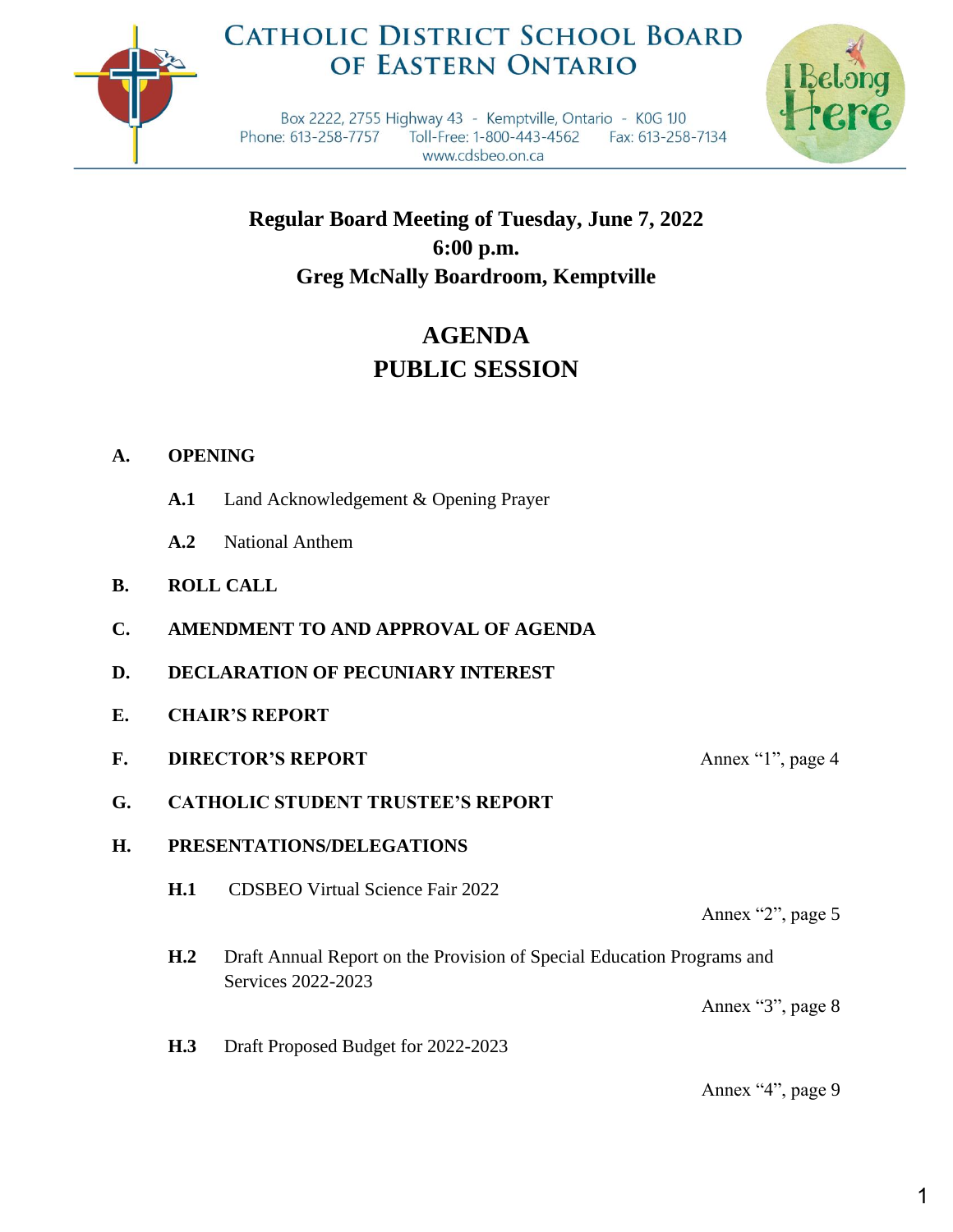#### **I. APPROVAL OF MINUTES**

**I.1** Minutes of the Regular Board Meeting held on May 17, 2022

Annex "5", page 10

### **J. COMMITTEE REPORTS**

**J.1** Minutes of the Special Education Advisory Committee Meeting held on May 25, 2022

Annex "6", page 16

#### **K. TRUSTEE MOTIONS**

- **K.1 Items for Action from Previous Meeting**
- **K.2 New Action Items**

## **L. INFORMATION ITEMS**

- **L.1 CDSBEO**
	- **L.1.1** Highlights of the Board Meeting of May 17, 2022

Annex "7", page 26

**L.1.2** RFT #PM-22-033 - 2022 Gym Flooring Project

Annex "8", page 30

**L.1.3** RFT #PM-22-034 Parking Lot Line Painting

Annex "9", page 31

**L.1.4** RFQ #PM-22-030 - 2022 Flooring Projects

Annex "10", page 32

**L.1.5** RFT #PM-22-035 - Paving Project - St. Thomas Aquinas CHS - Award Approval Request

Annex "11", page 33

**L.1.6** Correspondence in reply to letter to the Ministry of Education

Annex "12", page 34